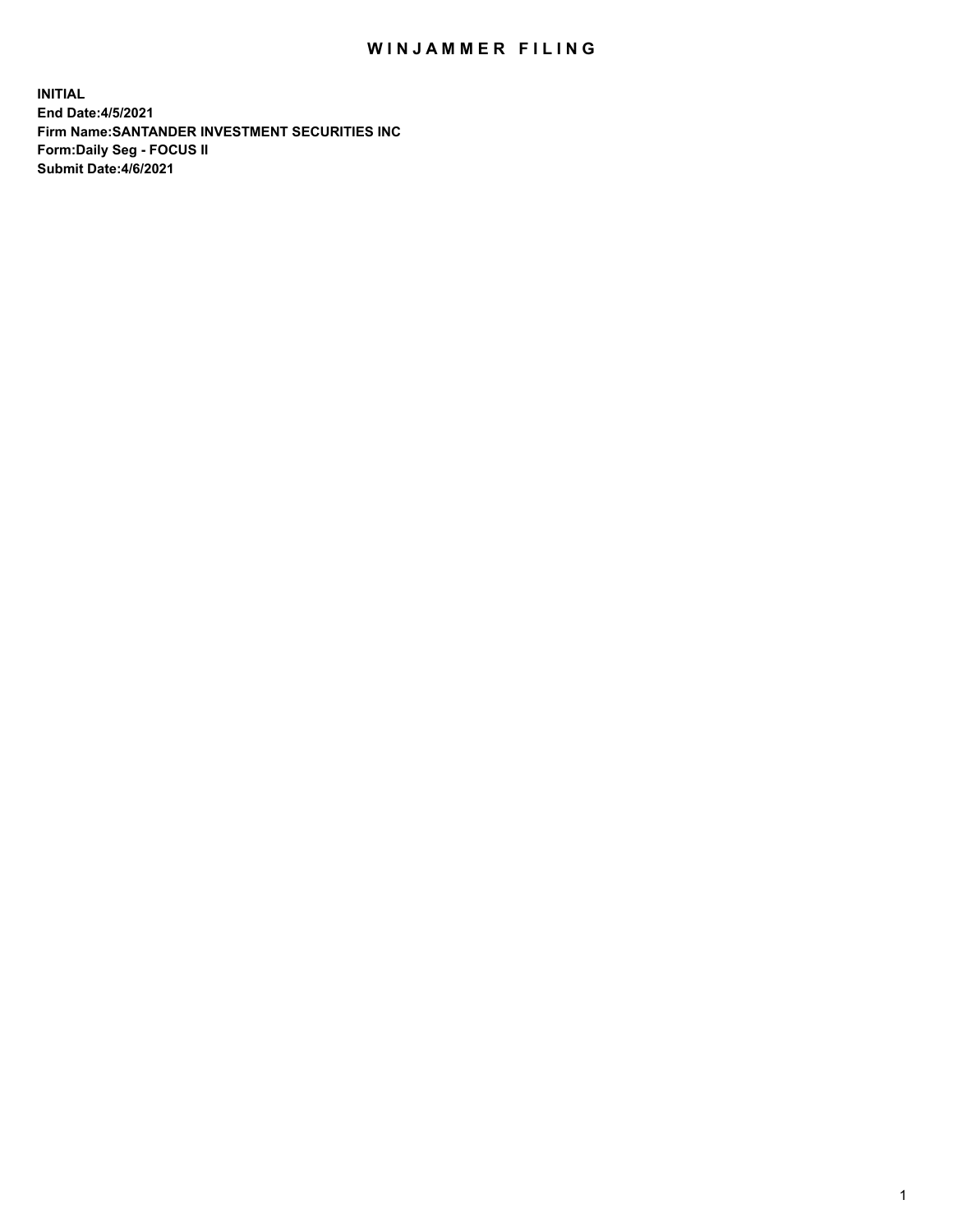**INITIAL End Date:4/5/2021 Firm Name:SANTANDER INVESTMENT SECURITIES INC Form:Daily Seg - FOCUS II Submit Date:4/6/2021 Daily Segregation - Cover Page**

Name of Company **SANTANDER INVESTMENT SECURITIES INC** Contact Name **Felix Munoz** Contact Phone Number **(212) 407-4594** Contact Email Address **felix.munoz@santander.us** FCM's Customer Segregated Funds Residual Interest Target (choose one): a. Minimum dollar amount: ; or **70,000,000** b. Minimum percentage of customer segregated funds required:% ; or **0** c. Dollar amount range between:and; or **0 0** d. Percentage range of customer segregated funds required between:% and%. **0 0** FCM's Customer Secured Amount Funds Residual Interest Target (choose one): a. Minimum dollar amount: ; or **0** b. Minimum percentage of customer secured funds required:% ; or **0** c. Dollar amount range between:and; or **0 0** d. Percentage range of customer secured funds required between:% and%. **0 0** FCM's Cleared Swaps Customer Collateral Residual Interest Target (choose one): a. Minimum dollar amount: ; or **0** b. Minimum percentage of cleared swaps customer collateral required:% ; or **0**

c. Dollar amount range between:and; or **0 0** d. Percentage range of cleared swaps customer collateral required between:% and%. **0 0**

Attach supporting documents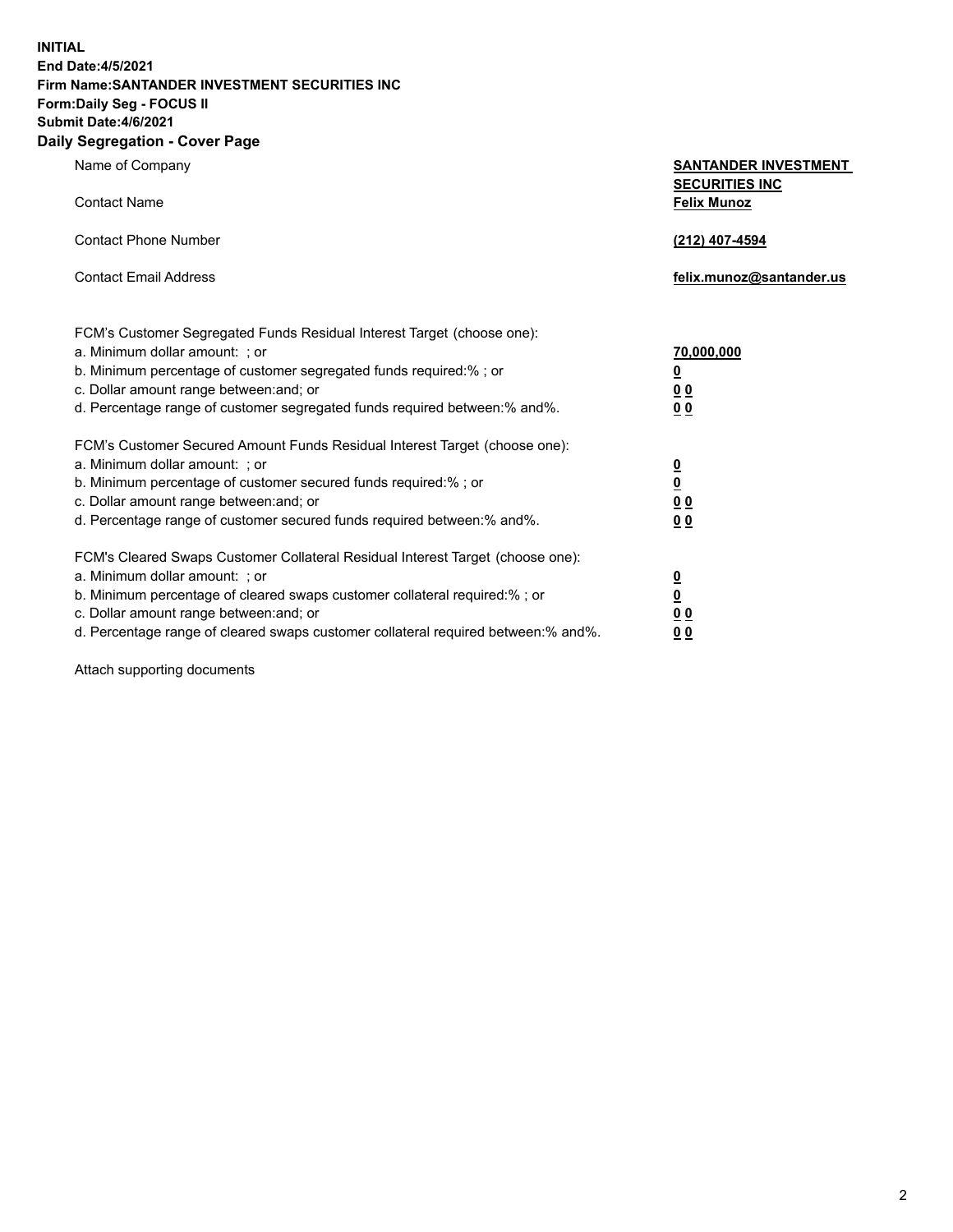## **INITIAL End Date:4/5/2021 Firm Name:SANTANDER INVESTMENT SECURITIES INC Form:Daily Seg - FOCUS II Submit Date:4/6/2021 Daily Segregation - Secured Amounts** Foreign Futures and Foreign Options Secured Amounts

|     | Foreign Futures and Foreign Options Secured Amounts                                         |                   |
|-----|---------------------------------------------------------------------------------------------|-------------------|
|     | Amount required to be set aside pursuant to law, rule or regulation of a foreign            | $0$ [7305]        |
|     | government or a rule of a self-regulatory organization authorized thereunder                |                   |
| 1.  | Net ledger balance - Foreign Futures and Foreign Option Trading - All Customers             |                   |
|     | A. Cash                                                                                     | $0$ [7315]        |
|     | B. Securities (at market)                                                                   | $0$ [7317]        |
| 2.  | Net unrealized profit (loss) in open futures contracts traded on a foreign board of trade   | $0$ [7325]        |
| 3.  | Exchange traded options                                                                     |                   |
|     | a. Market value of open option contracts purchased on a foreign board of trade              | $0$ [7335]        |
|     | b. Market value of open contracts granted (sold) on a foreign board of trade                | $0$ [7337]        |
| 4.  | Net equity (deficit) (add lines 1. 2. and 3.)                                               | $0$ [7345]        |
| 5.  | Account liquidating to a deficit and account with a debit balances - gross amount           | $0$ [7351]        |
|     | Less: amount offset by customer owned securities                                            | 0 [7352] 0 [7354] |
| 6.  | Amount required to be set aside as the secured amount - Net Liquidating Equity              | $0$ [7355]        |
|     | Method (add lines 4 and 5)                                                                  |                   |
| 7.  | Greater of amount required to be set aside pursuant to foreign jurisdiction (above) or line | $0$ [7360]        |
|     | 6.                                                                                          |                   |
|     | FUNDS DEPOSITED IN SEPARATE REGULATION 30.7 ACCOUNTS                                        |                   |
| 1.  | Cash in banks                                                                               |                   |
|     | A. Banks located in the United States                                                       | $0$ [7500]        |
|     | B. Other banks qualified under Regulation 30.7                                              | 0 [7520] 0 [7530] |
| 2.  | Securities                                                                                  |                   |
|     | A. In safekeeping with banks located in the United States                                   | $0$ [7540]        |
|     | B. In safekeeping with other banks qualified under Regulation 30.7                          | 0 [7560] 0 [7570] |
| 3.  | Equities with registered futures commission merchants                                       |                   |
|     | A. Cash                                                                                     | $0$ [7580]        |
|     | <b>B.</b> Securities                                                                        | $0$ [7590]        |
|     | C. Unrealized gain (loss) on open futures contracts                                         | $0$ [7600]        |
|     | D. Value of long option contracts                                                           | $0$ [7610]        |
|     | E. Value of short option contracts                                                          | 0 [7615] 0 [7620] |
| 4.  | Amounts held by clearing organizations of foreign boards of trade                           |                   |
|     | A. Cash                                                                                     | $0$ [7640]        |
|     | <b>B.</b> Securities                                                                        | $0$ [7650]        |
|     | C. Amount due to (from) clearing organization - daily variation                             | $0$ [7660]        |
|     | D. Value of long option contracts                                                           | $0$ [7670]        |
|     | E. Value of short option contracts                                                          | 0 [7675] 0 [7680] |
| 5.  | Amounts held by members of foreign boards of trade                                          |                   |
|     | A. Cash                                                                                     | $0$ [7700]        |
|     | <b>B.</b> Securities                                                                        | $0$ [7710]        |
|     | C. Unrealized gain (loss) on open futures contracts                                         | $0$ [7720]        |
|     | D. Value of long option contracts                                                           | $0$ [7730]        |
|     | E. Value of short option contracts                                                          | 0 [7735] 0 [7740] |
| 6.  | Amounts with other depositories designated by a foreign board of trade                      | $0$ [7760]        |
| 7.  | Segregated funds on hand                                                                    | $0$ [7765]        |
| 8.  | Total funds in separate section 30.7 accounts                                               | 0 [7770]          |
| 9.  | Excess (deficiency) Set Aside for Secured Amount (subtract line 7 Secured Statement         | $0$ [7380]        |
|     | Page 1 from Line 8)                                                                         |                   |
| 10. | Management Target Amount for Excess funds in separate section 30.7 accounts                 | $0$ [7780]        |
| 11. | Excess (deficiency) funds in separate 30.7 accounts over (under) Management Target          | $0$ [7785]        |
|     |                                                                                             |                   |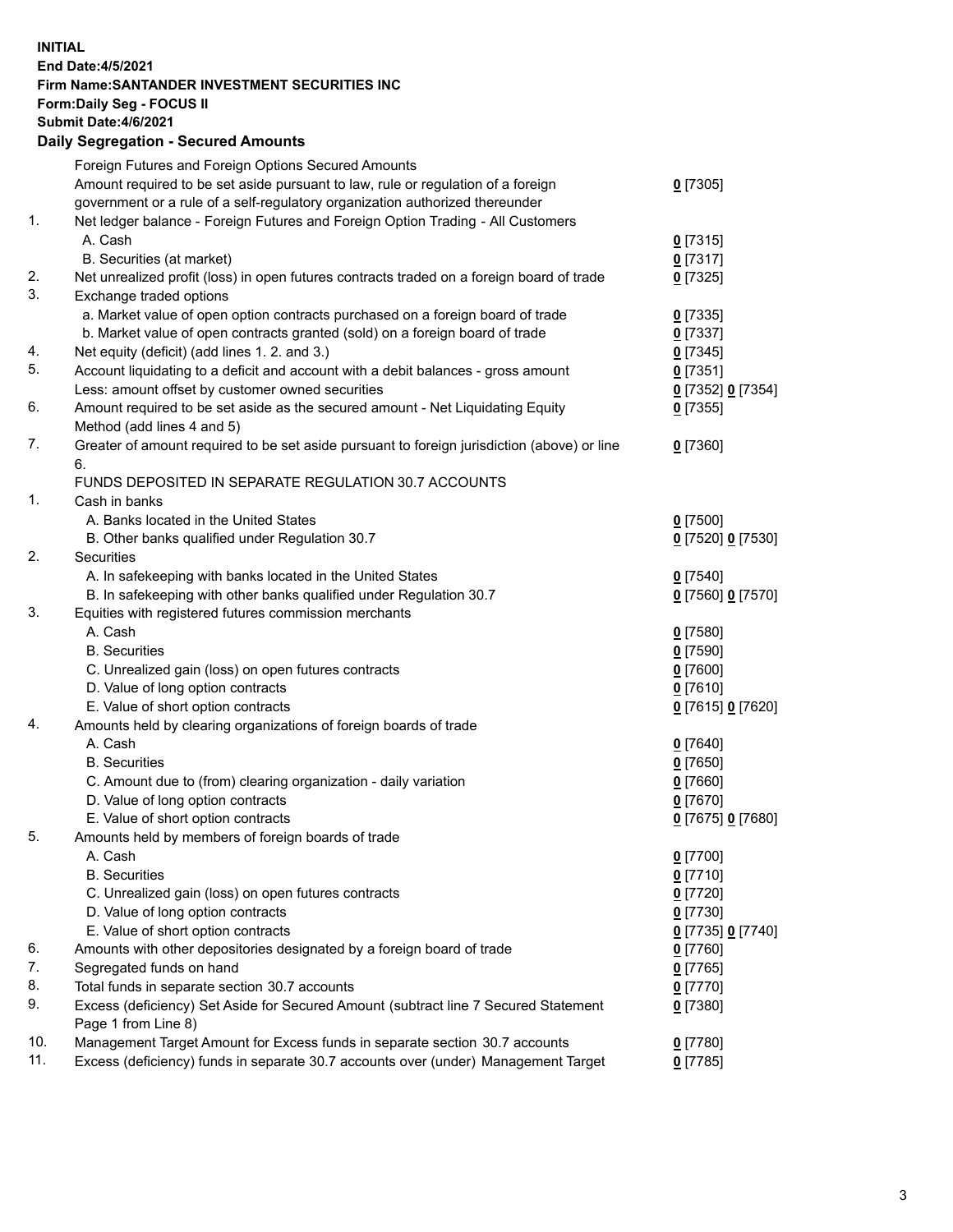|     | <b>INITIAL</b>                                                                                 |                       |  |  |  |
|-----|------------------------------------------------------------------------------------------------|-----------------------|--|--|--|
|     | End Date: 4/5/2021                                                                             |                       |  |  |  |
|     | Firm Name: SANTANDER INVESTMENT SECURITIES INC                                                 |                       |  |  |  |
|     | Form: Daily Seg - FOCUS II<br>Submit Date: 4/6/2021                                            |                       |  |  |  |
|     |                                                                                                |                       |  |  |  |
|     | Daily Segregation - Segregation Statement                                                      |                       |  |  |  |
|     | SEGREGATION REQUIREMENTS(Section 4d(2) of the CEAct)                                           |                       |  |  |  |
| 1.  | Net ledger balance                                                                             |                       |  |  |  |
|     | A. Cash                                                                                        | 1,628,960,824 [7010]  |  |  |  |
|     | B. Securities (at market)                                                                      | $0$ [7020]            |  |  |  |
| 2.  | Net unrealized profit (loss) in open futures contracts traded on a contract market             | 313,788,691 [7030]    |  |  |  |
| 3.  | Exchange traded options                                                                        |                       |  |  |  |
|     | A. Add market value of open option contracts purchased on a contract market                    | 43,871,683 [7032]     |  |  |  |
|     | B. Deduct market value of open option contracts granted (sold) on a contract market            | -27,265,351 [7033]    |  |  |  |
| 4.  | Net equity (deficit) (add lines 1, 2 and 3)                                                    | 1,959,355,847 [7040]  |  |  |  |
| 5.  | Accounts liquidating to a deficit and accounts with                                            |                       |  |  |  |
|     | debit balances - gross amount                                                                  | $0$ [7045]            |  |  |  |
|     | Less: amount offset by customer securities                                                     | $0$ [7047] $0$ [7050] |  |  |  |
| 6.  | Amount required to be segregated (add lines 4 and 5)                                           | 1,959,355,847 [7060]  |  |  |  |
|     | FUNDS IN SEGREGATED ACCOUNTS                                                                   |                       |  |  |  |
| 7.  | Deposited in segregated funds bank accounts                                                    |                       |  |  |  |
|     | A. Cash                                                                                        | 344,472,707 [7070]    |  |  |  |
|     | B. Securities representing investments of customers' funds (at market)                         | $0$ [7080]            |  |  |  |
|     | C. Securities held for particular customers or option customers in lieu of cash (at            | $0$ [7090]            |  |  |  |
| 8.  | market)                                                                                        |                       |  |  |  |
|     | Margins on deposit with derivatives clearing organizations of contract markets                 |                       |  |  |  |
|     | A. Cash                                                                                        | 1,642,449,140 [7100]  |  |  |  |
|     | B. Securities representing investments of customers' funds (at market)                         | $0$ [7110]            |  |  |  |
|     | C. Securities held for particular customers or option customers in lieu of cash (at<br>market) | $0$ [7120]            |  |  |  |
| 9.  | Net settlement from (to) derivatives clearing organizations of contract markets                | 28,003,842 [7130]     |  |  |  |
| 10. | Exchange traded options                                                                        |                       |  |  |  |
|     | A. Value of open long option contracts                                                         | 43,871,683 [7132]     |  |  |  |
|     | B. Value of open short option contracts                                                        | -27,265,351 [7133]    |  |  |  |
| 11. | Net equities with other FCMs                                                                   |                       |  |  |  |
|     | A. Net liquidating equity                                                                      | $0$ [7140]            |  |  |  |
|     | B. Securities representing investments of customers' funds (at market)                         | $0$ [7160]            |  |  |  |
|     | C. Securities held for particular customers or option customers in lieu of cash (at            | $0$ [7170]            |  |  |  |
|     | market)                                                                                        |                       |  |  |  |
| 12. | Segregated funds on hand                                                                       | $0$ [7150]            |  |  |  |
| 13. | Total amount in segregation (add lines 7 through 12)                                           | 2,031,532,021 [7180]  |  |  |  |
| 14. | Excess (deficiency) funds in segregation (subtract line 6 from line 13)                        | 72,176,174 [7190]     |  |  |  |
| 15. | Management Target Amount for Excess funds in segregation                                       | 70,000,000 [7194]     |  |  |  |
| 16. | Excess (deficiency) funds in segregation over (under) Management Target Amount                 | 2,176,174 [7198]      |  |  |  |
|     | <b>Excess</b>                                                                                  |                       |  |  |  |